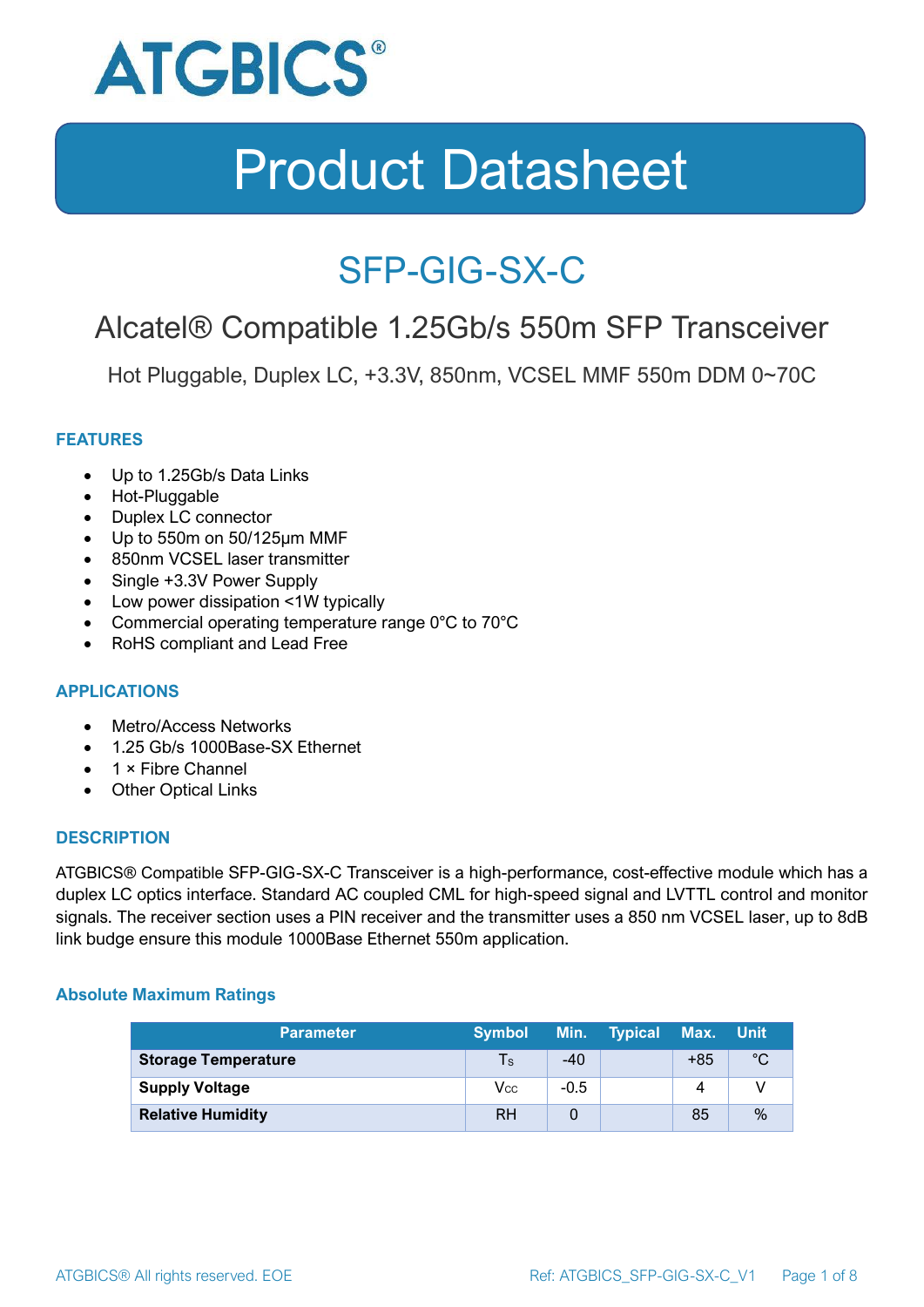

#### **Recommended Operating Environment:**

| <b>Parameter</b>             | <b>Symbol</b>    | Min.  | <b>Typical</b> | Max.     | <b>Unit</b> |
|------------------------------|------------------|-------|----------------|----------|-------------|
| <b>Operating Temperature</b> |                  | 0     |                | $+70$    | $^{\circ}C$ |
| <b>Supply Voltage</b>        | $V_{\rm CC}$     | 3.135 |                | 3.465    | v           |
| <b>Supply Current</b>        | <b>Icc</b>       |       |                | 300      | mA          |
| <b>Inrush Current</b>        | Isurge           |       |                | $lcc+30$ | mA          |
| <b>Maximum Power</b>         | $P_{\text{max}}$ |       |                |          | W           |

#### **Electrical Characteristics** ( $T_{OP}$  = -40 to 85°C, VCC = 3.135 to 3.465 Volts)

| <b>Parameter</b>                    | <b>Symbol</b>         | Min.           | <b>Typical</b> | Max.                 | <b>Unit</b> | <b>Notes</b> |  |
|-------------------------------------|-----------------------|----------------|----------------|----------------------|-------------|--------------|--|
| <b>Transmitter Section:</b>         |                       |                |                |                      |             |              |  |
| Input differential impedance        | $R_{\rm in}$          | 90             | 100            | 110                  | П           | П            |  |
| Single ended data input swing       | $V_{\text{in PP}}$    | 250            |                | 1200                 | mVp-p       |              |  |
| <b>Transmit Disable Voltage</b>     | $V_D$                 | $Vcc -$<br>1.3 |                | Vcc.                 | V           | 2            |  |
| <b>Transmit Enable Voltage</b>      | <b>VEN</b>            | Vee            |                | Vee+<br>0.8          | $\vee$      |              |  |
| <b>Transmit Disable Assert Time</b> | $T_{\rm dessert}$     |                |                | 10                   | <b>us</b>   |              |  |
| <b>Receiver Section:</b>            |                       |                |                |                      |             |              |  |
| Single ended data output<br>swing   | Vout, p<br>р          | 250            |                | 800                  | mv          | 3            |  |
| <b>LOS Fault</b>                    | $V_{\text{losfault}}$ | $Vcc -$<br>0.5 |                | V <sub>CC_host</sub> | $\vee$      | 5            |  |
| <b>LOS Normal</b>                   | Vlos norm             | $V_{ee}$       |                | $V_{ee}$ +0.5        | $\vee$      | 5            |  |
| <b>Power Supply Rejection</b>       | <b>PSR</b>            | 100            |                |                      | mVpp        | 6            |  |

Notes:

- 1. AC coupled.
- 2. Or open circuit.
- 3. Into 100-ohm differential termination.
- 4.  $20 80 \%$
- 5. LOS is LVTTL. Logic 0 indicates normal operation; logic 1 indicates no signal detected.
- 6. All transceiver specifications are compliant with a power supply sinusoidal modulation of 20 Hz to 1.5MHz up to specified value applied through the power supply filtering network shown on page 23 of the Small Form-factor Pluggable (SFP) Transceiver Multi-Source Agreement (MSA), September 14, 2000.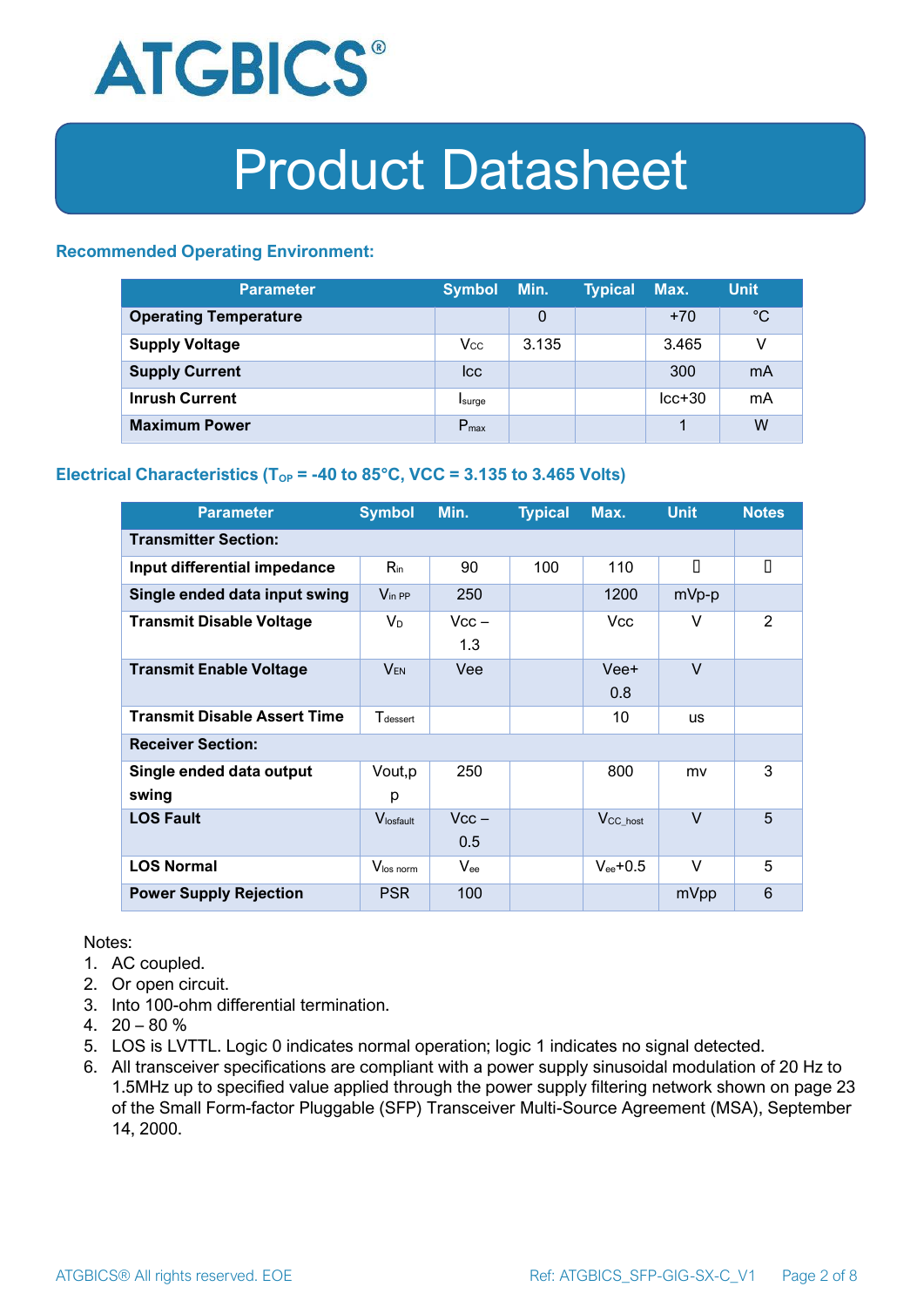

#### **Optical Parameters** ( $T_{OP}$  = -40 to 85°C, VCC = 3.135 to 3.465 Volts)

| <b>Parameter</b>                                                            | <b>Symbol</b>     | Min.         | <b>Typical</b> | Max.       | <b>Unit</b>     | <b>Note</b>    |
|-----------------------------------------------------------------------------|-------------------|--------------|----------------|------------|-----------------|----------------|
| <b>Transmitter Section:</b>                                                 |                   |              |                |            |                 |                |
| <b>Center Wavelength</b>                                                    | $\lambda_c$       | 840          | 850            | 860        | nm              |                |
| <b>Spectral Width (RMS)</b>                                                 | <b>ORMS</b>       |              |                | 0.85       | nm              |                |
| <b>Optical Output Power</b>                                                 | $P_{\text{out}}$  | -9           |                | $-3$       | dBm             | 1              |
| <b>Extinction Ratio</b>                                                     | <b>ER</b>         | 9            |                |            | dB              |                |
| <b>Optical Rise/Fall Time</b>                                               | $t_r / t_f$       |              |                | 260        | ps              | $\overline{2}$ |
| <b>Relative Intensity Noise</b>                                             | <b>RIN</b>        |              |                | $-120$     | dB/H            |                |
|                                                                             |                   |              |                |            | Z               |                |
| <b>Output Eye Mask</b><br>Compliant with IEEE802.3 z (class 1 laser safety) |                   |              |                |            |                 |                |
| <b>Receiver Section:</b>                                                    |                   |              |                |            |                 |                |
| <b>Optical Input Wavelength</b>                                             | $\lambda_{\rm c}$ | 770          |                | 860        | nm              |                |
| <b>Receiver Overload</b>                                                    | $P_{ol}$          | $\mathbf{0}$ |                |            | dBm             | $\overline{4}$ |
| <b>RX Sensitivity</b>                                                       | Sen               |              |                | $-17$      | dBm             | 4              |
| <b>RX LOS Assert</b>                                                        | LOS <sub>A</sub>  | $-35$        |                |            | d <sub>Bm</sub> |                |
| <b>RX LOS De-assert</b>                                                     | LOS <sub>D</sub>  |              |                | $-18$      | dB <sub>m</sub> |                |
| <b>RX_LOS Hysteresis</b>                                                    | LOS <sub>H</sub>  | 0.5          |                |            | d <sub>B</sub>  |                |
| <b>General Specifications:</b>                                              |                   |              |                |            |                 |                |
| <b>Data Rate</b>                                                            | <b>BR</b>         |              | 1.25           |            | Gb/s            |                |
| <b>Bit Error Rate</b>                                                       | <b>BER</b>        |              |                | $10^{-12}$ |                 |                |
| Max. Supported Link Length on<br>50/125µm MMF@1.25Gb/s                      | LMAX              |              | 550            |            | m               |                |
| <b>Total System Budget</b>                                                  | LB                | 8            |                |            | dB              |                |

Notes:

- 1. The optical power is launched into MMF.
- 2. 20-80%.
- 3. Jitter measurements taken using Agilent OMNIBERT 718 in accordance with GR-253.
- 4. Measured with PRBS  $2^{7-1}$  at 10<sup>-12</sup> BER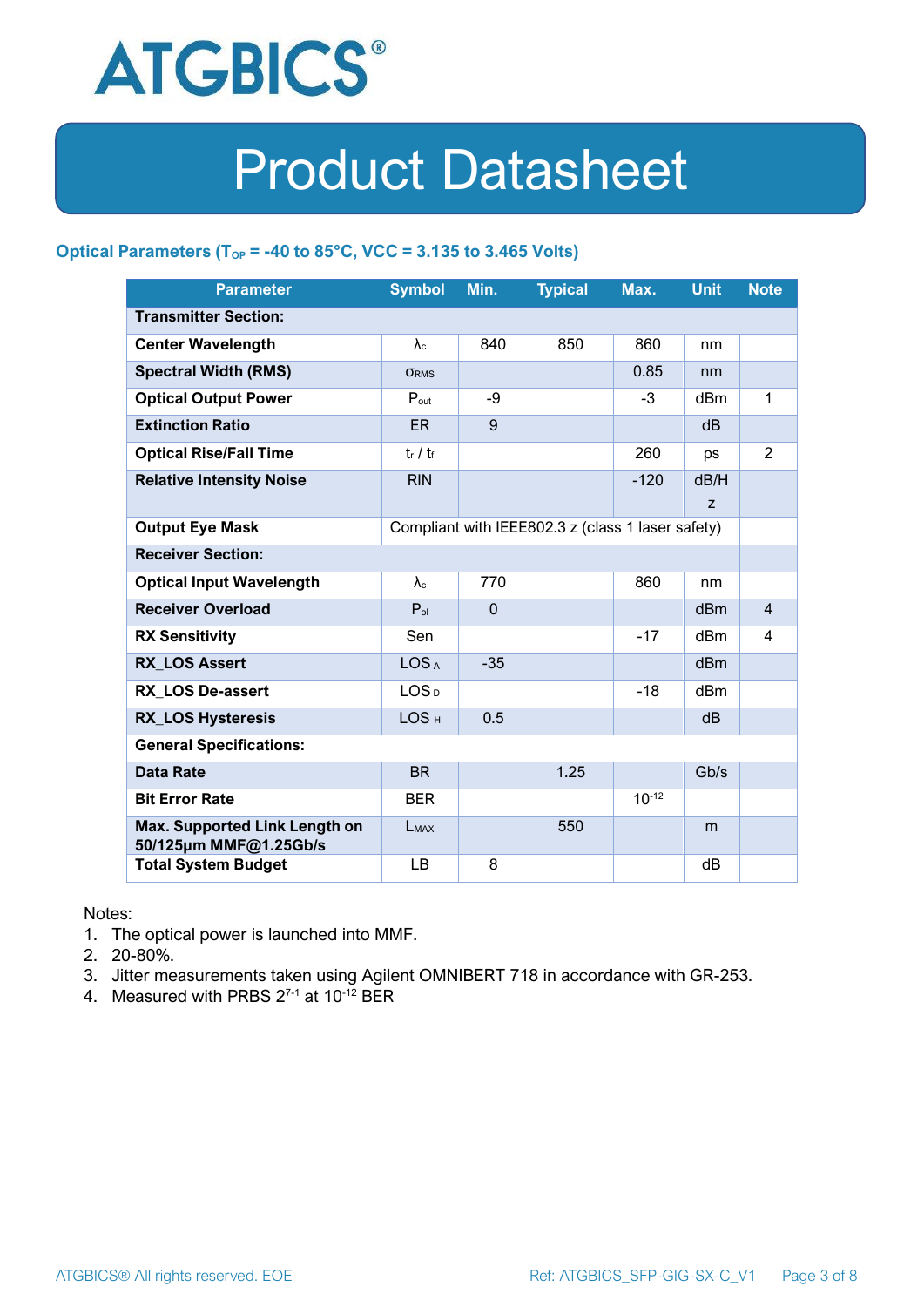

#### **Pin Assignment**

Diagram of Host Board Connector Block Pin Numbers and Name



**Diagram of Host Board Connector Block Pin Numbers and Names**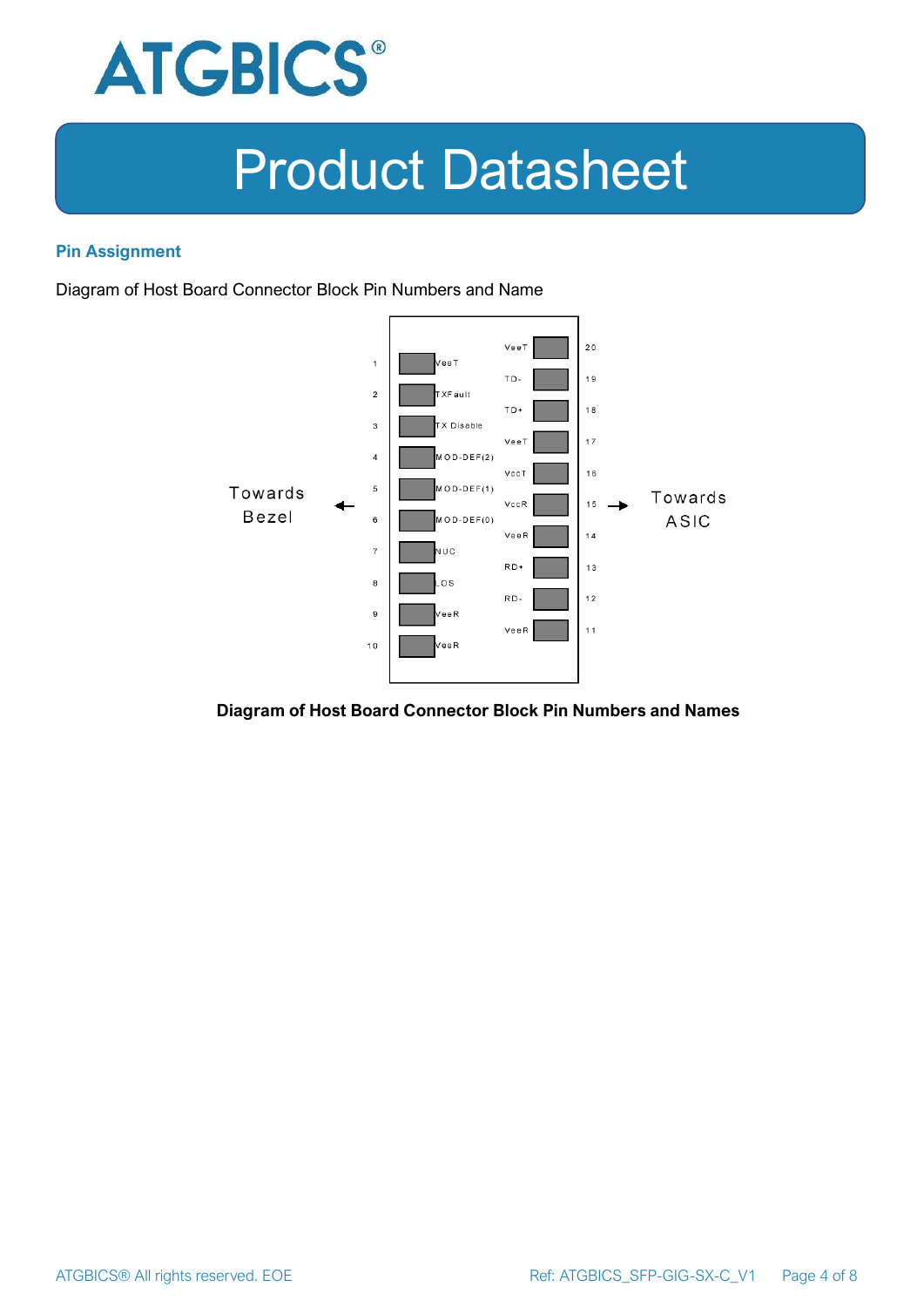

#### **Pin Function Definitions**

| <b>Pin No</b>  | <b>Name</b>        | <b>Function</b>                     | <b>Plug Seq</b> | <b>Notes</b>   |
|----------------|--------------------|-------------------------------------|-----------------|----------------|
| 1              | VeeT               | <b>Transmitter Ground</b>           | 1               | $\mathbf 1$    |
| $\mathbf 2$    | <b>TX Fault</b>    | <b>Transmitter Fault Indication</b> | 3               |                |
| 3              | <b>TX Disable</b>  | <b>Transmitter Disable</b>          | 3               | $\overline{2}$ |
| 4              | MOD-DEF2           | <b>Module Definition</b>            | $\overline{2}$  | 3              |
| 5              | MOD-DEF1           | <b>Module Definition 1</b>          | 3               | 3              |
| 6              | MOD-DEF0           | Module Definition 0                 | 3               | 3              |
| $\overline{7}$ | <b>Rate Select</b> | Not Connected                       | 3               | $\overline{4}$ |
| 8              | <b>LOS</b>         | Loss of Signal                      | 3               | 5              |
| 9              | <b>VeeR</b>        | <b>Receiver Ground</b>              | $\mathbf 1$     | $\mathbf{1}$   |
| 10             | VeeR               | Receiver Ground                     | $\mathbf{1}$    | $\mathbf 1$    |
| 11             | <b>VeeR</b>        | <b>Receiver Ground</b>              |                 | $\mathbf{1}$   |
| 12             | RD-                | Inv. Received Data Out              | 3               | 6              |
| 13             | $RD+$              | <b>Received Data Out</b>            | 3               | 6              |
| 14             | VeeR               | <b>Receiver Ground</b>              | 3               | 1              |
| 15             | <b>VccR</b>        | <b>Receiver Power</b>               | $\overline{2}$  | $\mathbf{1}$   |
| 16             | <b>VccT</b>        | <b>Transmitter Power</b>            | $\overline{2}$  |                |
| 17             | VeeT               | <b>Transmitter Ground</b>           | $\mathbf{1}$    |                |
| 18             | TD+                | Transmit Data In                    | 3               | 6              |
| 19             | TD-                | Inv. Transmit In                    | 3               | 6              |
| 20             | VeeT               | <b>Transmitter Ground</b>           | 1               |                |

Notes:

- 1. Circuit ground is internally isolated from chassis ground.
- 2. Laser output disabled on TDIS >2.0V or open, enabled on TDIS <0.8V.
- 3. Should be pulled up with 4.7k 10 kohms on host board to a voltage between 2.0V and 3.6V. MOD\_DEF (0) pulls line low to indicate module is plugged in.
- 4. Rate select is not used
- 5. LOS is open collector output. Should be pulled up with 4.7k 10 kohms on host board to a voltage between 2.0V and 3.6V. Logic 0 indicates normal operation; logic 1 indicates loss of signal.
- 6. AC Coupled

#### **SFP Module EEPROM Information and Management**

The SFP modules implement the 2-wire serial communication protocol as defined in the SFP -8472. The serial ID information of the SFP modules can be accessed through the I2C interface at address A0h.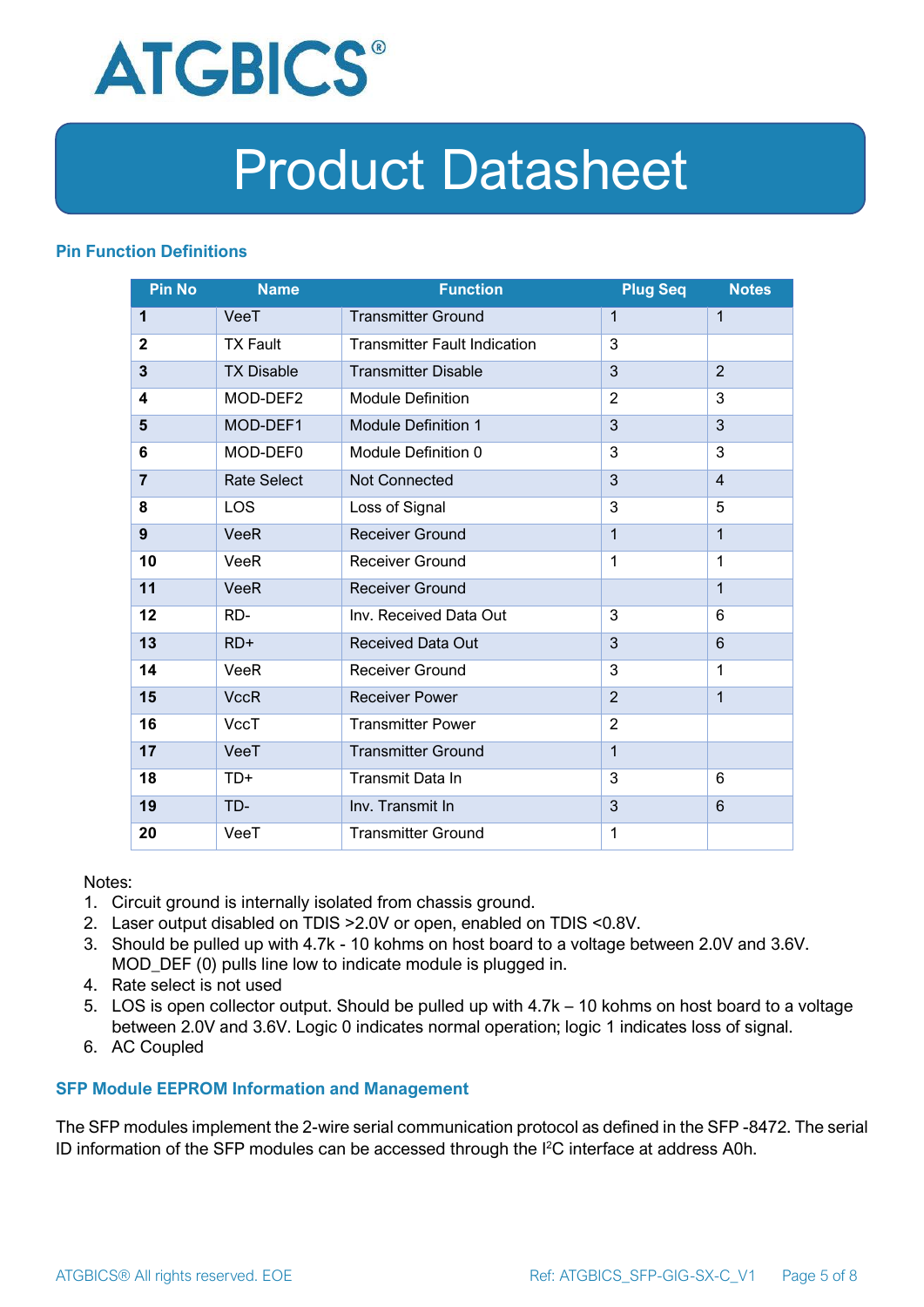

#### **EEPROM Serial ID Memory Contents (A0h)**

| <b>Data</b><br><b>Address</b> | <b>Length</b><br>(Byte) | <b>Name of</b><br>Length | <b>Description and Contents</b>                                                                                            |  |
|-------------------------------|-------------------------|--------------------------|----------------------------------------------------------------------------------------------------------------------------|--|
| <b>Base ID Fields</b>         |                         |                          |                                                                                                                            |  |
| $\mathbf 0$                   | 1                       | Identifier               | Type of Serial transceiver (03h=SFP)                                                                                       |  |
| 1                             | 1                       | Reserved                 | Extended identifier of type serial transceiver<br>(04h)                                                                    |  |
| $\overline{2}$                | 1                       | Connector                | Code of optical connector type (07=LC)                                                                                     |  |
| $3 - 10$                      | 8                       | <b>Transceiver</b>       |                                                                                                                            |  |
| 11                            | 1                       | Encoding                 | NRZ(03h)                                                                                                                   |  |
| 12                            | $\mathbf{1}$            | BR, Nominal              | Nominal baud rate, unit of 100Mbps                                                                                         |  |
| $13 - 14$                     | $\overline{2}$          | Reserved                 | (0000h)                                                                                                                    |  |
| 15                            | $\mathbf{1}$            | Length(9um)              | Link length supported for 9/125um fiber, units of<br>100 <sub>m</sub>                                                      |  |
| 16                            | 1                       | Length(50um)             | Link length supported for 50/125um fiber, units<br>of 10m                                                                  |  |
| 17                            | $\mathbf{1}$            | Length(62.5um)           | Link length supported for 62.5/125um fiber, units<br>of 10m                                                                |  |
| 18                            | 1                       | Length(Copper)           | Link length supported for copper, units of meters                                                                          |  |
| 19                            | $\mathbf{1}$            | Reserved                 |                                                                                                                            |  |
| 20-35                         | 16                      | Vendor Name              | SFP vendor name: ATGBICS                                                                                                   |  |
| 36                            | 1                       | Reserved                 |                                                                                                                            |  |
| 37-39                         | 3                       | Vendor OUI               | SFP transceiver vendor OUI ID                                                                                              |  |
| 40-55                         | 16                      | Vendor PN                | Part Number: "SFP-GIG-SX-C" (ASCII)                                                                                        |  |
| 56-59                         | 4                       | Vendor rev               | Revision level for part number                                                                                             |  |
| 60-62                         | 3                       | Reserved                 |                                                                                                                            |  |
| 63                            | 1                       | <b>CCID</b>              | Least significant byte of sum of data in address<br>$0 - 62$                                                               |  |
| <b>Extended ID Fields</b>     |                         |                          |                                                                                                                            |  |
| 64-65                         | 2                       | Option                   | Indicates which<br>optical<br>SFP<br>signals<br>are<br>implemented<br>(001Ah = LOS, TX_FAULT, TX_DISABLE all<br>supported) |  |
| 66                            | $\mathbf{1}$            | BR, max                  | Upper bit rate margin, units of %                                                                                          |  |
| 67                            | 1                       | BR, min                  | Lower bit rate margin, units of %                                                                                          |  |
| 68-83                         | 16                      | Vendor SN                | Serial number (ASCII)                                                                                                      |  |
| 84-91                         | 8                       | Date code                | Manufacturing date code                                                                                                    |  |
| 92-94                         | 3                       | Reserved                 |                                                                                                                            |  |
| 95                            | 1                       | <b>CCEX</b>              | Check code for the<br>Fields<br>extended<br>ID<br>(addresses 64 to 94)                                                     |  |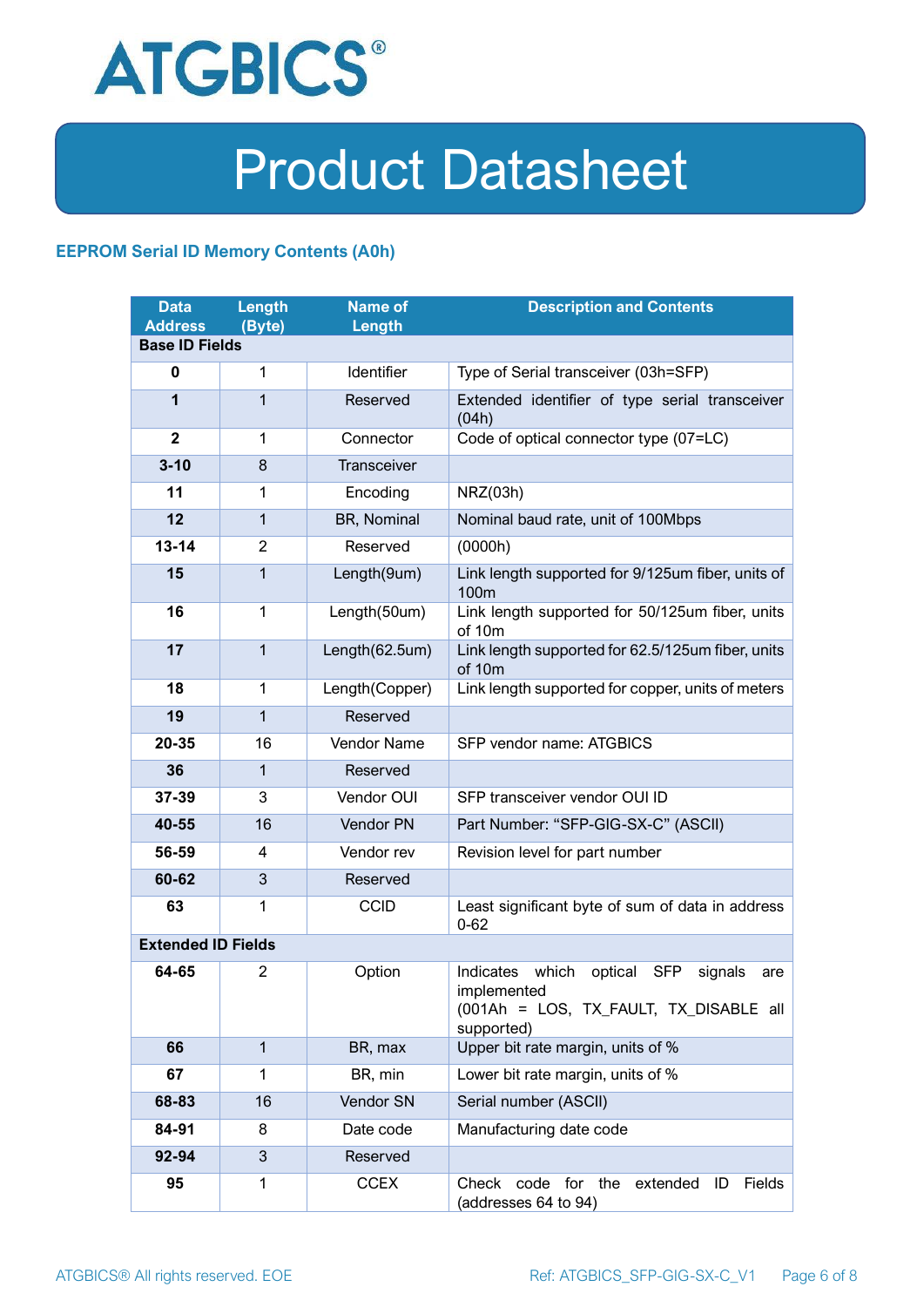

| <b>Vendor Specific ID Fields</b> |     |          |                                 |
|----------------------------------|-----|----------|---------------------------------|
| 96-127                           | 32  | Readable | Vendor specific date, read only |
| 128-255                          | 128 | Reserved | Reserved for SFF-8079           |

#### **Regulatory Compliance**

The GLX-SX-MMD-C complies with international Electromagnetic Compatibility (EMC) and international safety requirements and standards (see details in Table following).

| Electrostatic Discharge<br>(ESD) to the Electrical Pins                                      | MIL-STD-883E<br>Method 3015.7                                                   | Class 1(>1000 V)                          |  |
|----------------------------------------------------------------------------------------------|---------------------------------------------------------------------------------|-------------------------------------------|--|
| <b>Electrostatic</b><br>Discharge<br>(ESD)<br>LC<br>the<br><b>Duplex</b><br>to<br>Receptacle | IEC 61000-4-2<br><b>GR-1089-CORE</b>                                            | Compatible with standards                 |  |
| Electromagnetic<br>Interference (EMI)                                                        | FCC Part 15 Class B<br>EN55022 Class B (CISPR 22B)<br><b>VCCI Class B</b>       | Compatible with standards                 |  |
| Laser Eye Safety                                                                             | 1040.10<br>21CFR<br>and<br><b>FDA</b><br>1040.11<br>EN60950, EN (IEC) 60825-1,2 | Compatible with Class 1 laser<br>product. |  |

#### **Recommended Circuit**



#### **SFP Host Recommended Circuit**